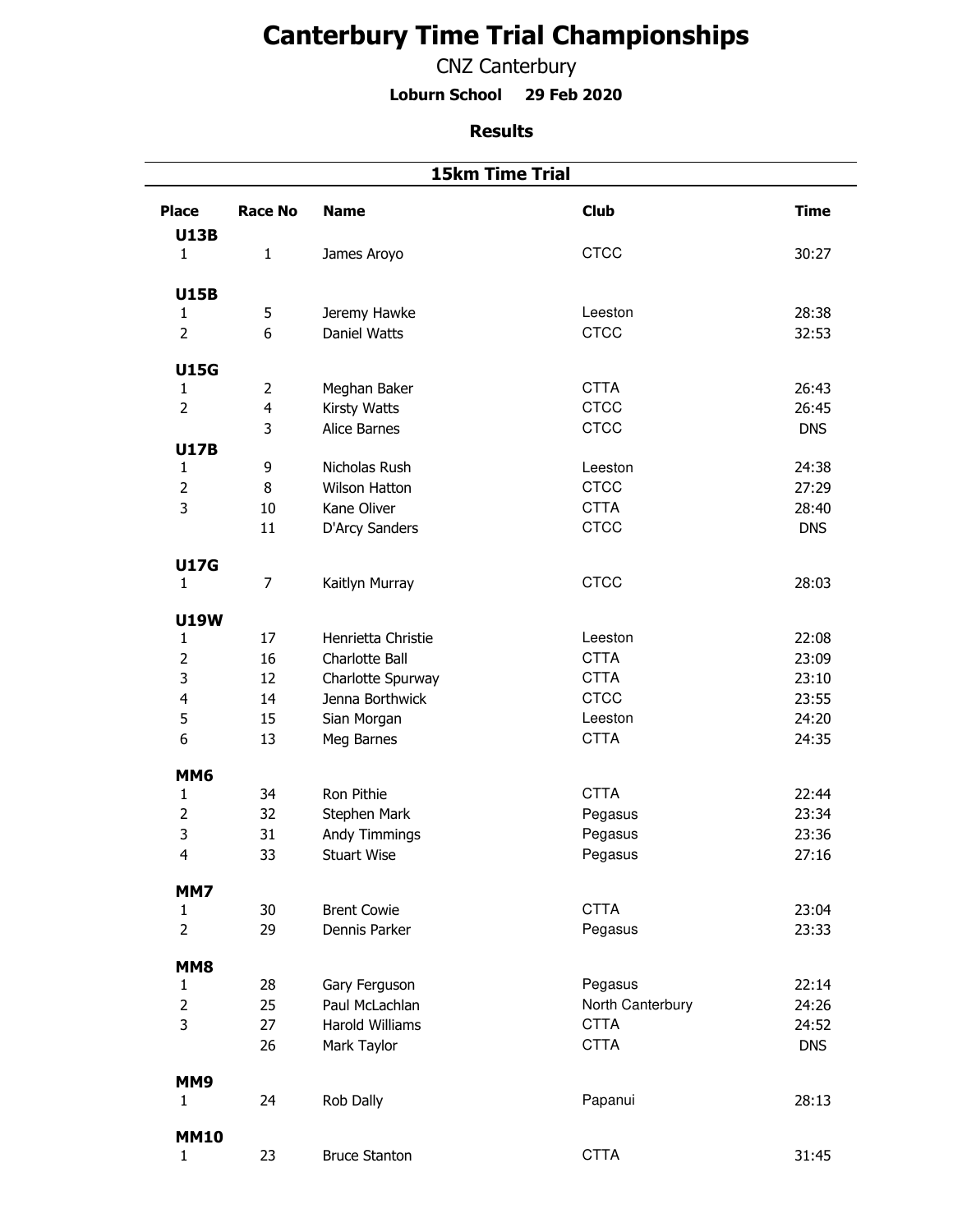| <b>Place</b><br>MW4  | <b>Race No</b> | <b>Name</b>        | <b>Club</b> | <b>Time</b> |
|----------------------|----------------|--------------------|-------------|-------------|
| 1                    | 22             | Sarah Wylie        | <b>CTTA</b> | 24:19       |
| MW5                  |                |                    |             |             |
| 1                    | 21             | Sara Harnett       | <b>CTTA</b> | 23:57       |
| 2                    | 20             | <b>Trish Jones</b> | <b>CTTA</b> | 27:55       |
| MW <sub>6</sub><br>1 | 19             | Mary Jones         | <b>CTTA</b> | 25:43       |
| MW <sub>8</sub><br>1 | 18             | Pam Hogarth        | <b>CTTA</b> | 30:22       |

| <b>25km Time Trial</b>          |         |                               |             |       |
|---------------------------------|---------|-------------------------------|-------------|-------|
| <b>Place</b><br>MM <sub>2</sub> | Race No | <b>Name</b>                   | Team        | Time  |
| 1                               | 46      | Nathan Hood (Winner Hood Cup) | <b>CTTA</b> | 33:37 |
| 2                               | 48      | <b>Chris Andrews</b>          | Pegasus     | 36:59 |
| 3                               | 47      | Craig Hamilton                | CTTA        | 42:23 |
| MM3                             |         |                               |             |       |
| 1                               | 68      | Ben Hillery                   | Papanui     | 36:59 |
| $\overline{2}$                  | 44      | Kris Bowditch                 | <b>CTTA</b> | 37:26 |
| 3                               | 45      | Andrew McKean                 | CTTA        | 39:07 |
| MM4                             |         |                               |             |       |
| 1                               | 43      | Neil Sutherland               | <b>CTTA</b> | 33:59 |
| 2                               | 42      | Martin O'Brien                | <b>CTTA</b> | 39:00 |
| 3                               | 41      | Andrew Allan                  | <b>CTTA</b> | 42:39 |
| MM5                             |         |                               |             |       |
| 1                               | 38      | David Roche                   | Pegasus     | 35:06 |
| $\overline{2}$                  | 37      | Jeremy Heathfield             | <b>CTTA</b> | 35:31 |
| 3                               | 36      | Mark Forsey                   | CTTA        | 37:11 |
| $\lambda$                       | лΛ.     | $C2$ rov $M2$ od              | <b>CTTA</b> | つフ・オフ |

| MM4            |    |                       |             |            |
|----------------|----|-----------------------|-------------|------------|
| 1              | 43 | Neil Sutherland       | <b>CTTA</b> | 33:59      |
| $\overline{2}$ | 42 | Martin O'Brien        | <b>CTTA</b> | 39:00      |
| 3              | 41 | Andrew Allan          | <b>CTTA</b> | 42:39      |
| MM5            |    |                       |             |            |
| $\mathbf{1}$   | 38 | David Roche           | Pegasus     | 35:06      |
| $\overline{2}$ | 37 | Jeremy Heathfield     | <b>CTTA</b> | 35:31      |
| 3              | 36 | Mark Forsey           | <b>CTTA</b> | 37:11      |
| 4              | 40 | Carey Wood            | <b>CTTA</b> | 37:47      |
| 5              | 39 | Tim Raw               | <b>CTTA</b> | 39:19      |
| MW3            |    |                       |             |            |
| $\mathbf{1}$   | 35 | Juliann Simeonidis    | <b>CTTA</b> | 37:45      |
| <b>U19M</b>    |    |                       |             |            |
| $\mathbf{1}$   | 59 | Laurence Pithie       | <b>CTTA</b> | 32:16      |
| $\overline{2}$ | 58 | <b>Guy Yarrell</b>    | Pegasus     | 33:52      |
| 3              | 53 | Jack Drage            | <b>CTTA</b> | 34:13      |
| 4              | 57 | Michiel Van Heyningen | <b>CTTA</b> | 35:30      |
| 5              | 54 | Ryan Macleod          | <b>CTCC</b> | 36:48      |
| 6              | 56 | Luke Price            | <b>CTTA</b> | 37:08      |
|                | 55 | Flynn Morgan          | <b>CTTA</b> | <b>DNS</b> |
| <b>U23M</b>    |    |                       |             |            |
| 1              | 60 | Logan Currie          | <b>CTCC</b> | 32:13      |
| $\overline{2}$ | 61 | Campbell Pithie       | <b>CTTA</b> | 32:52      |
| 3              | 63 | Bailey O'Donnell      | <b>CTTA</b> | 33:04      |
| 4              | 62 | Nicholas Thornley     | <b>CTTA</b> | 34:36      |